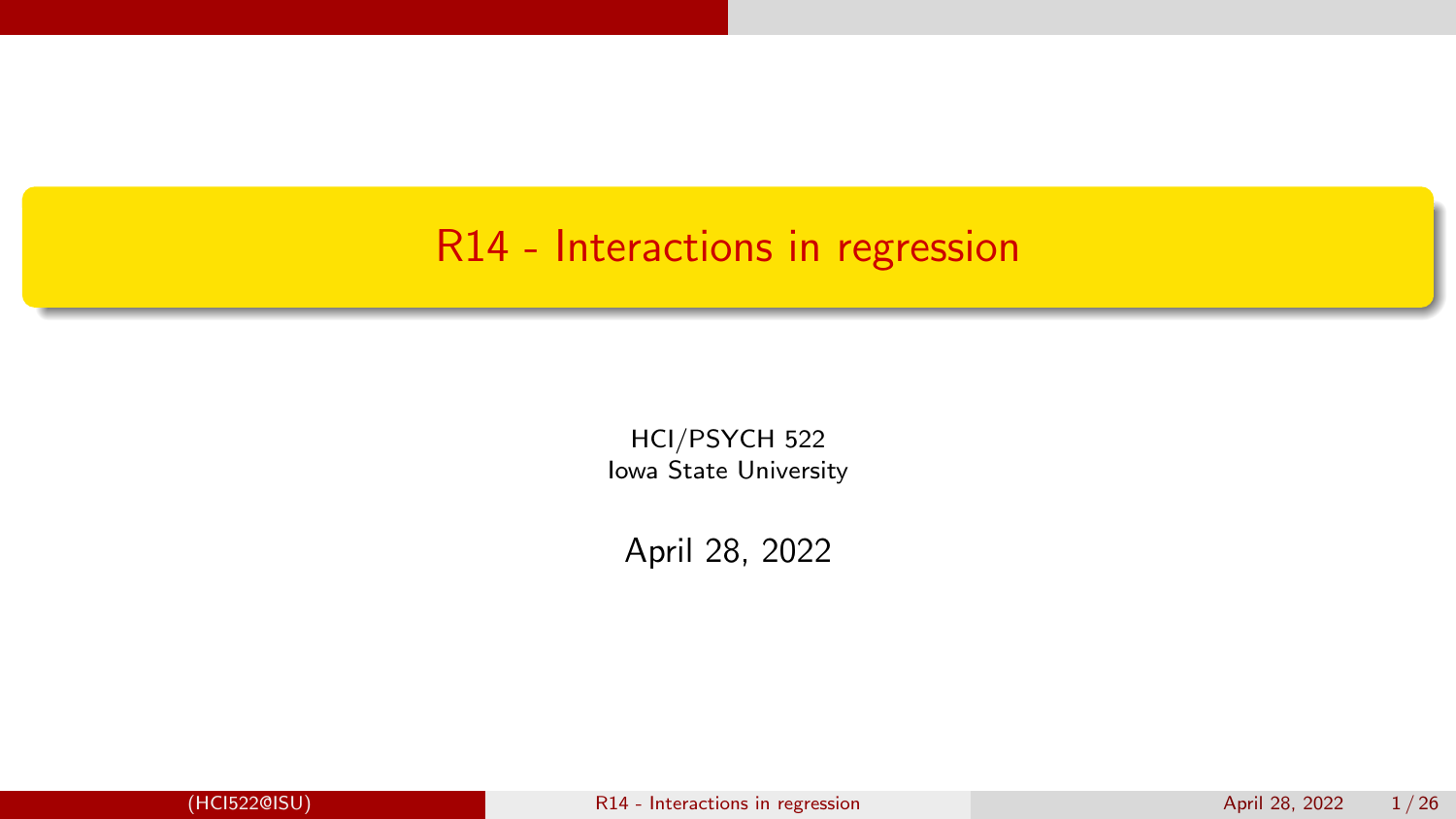#### <span id="page-1-0"></span>**Interactions**

Independent variables

- Categorical-continuous
- **•** Categorical-categorical
- Continuous-continuous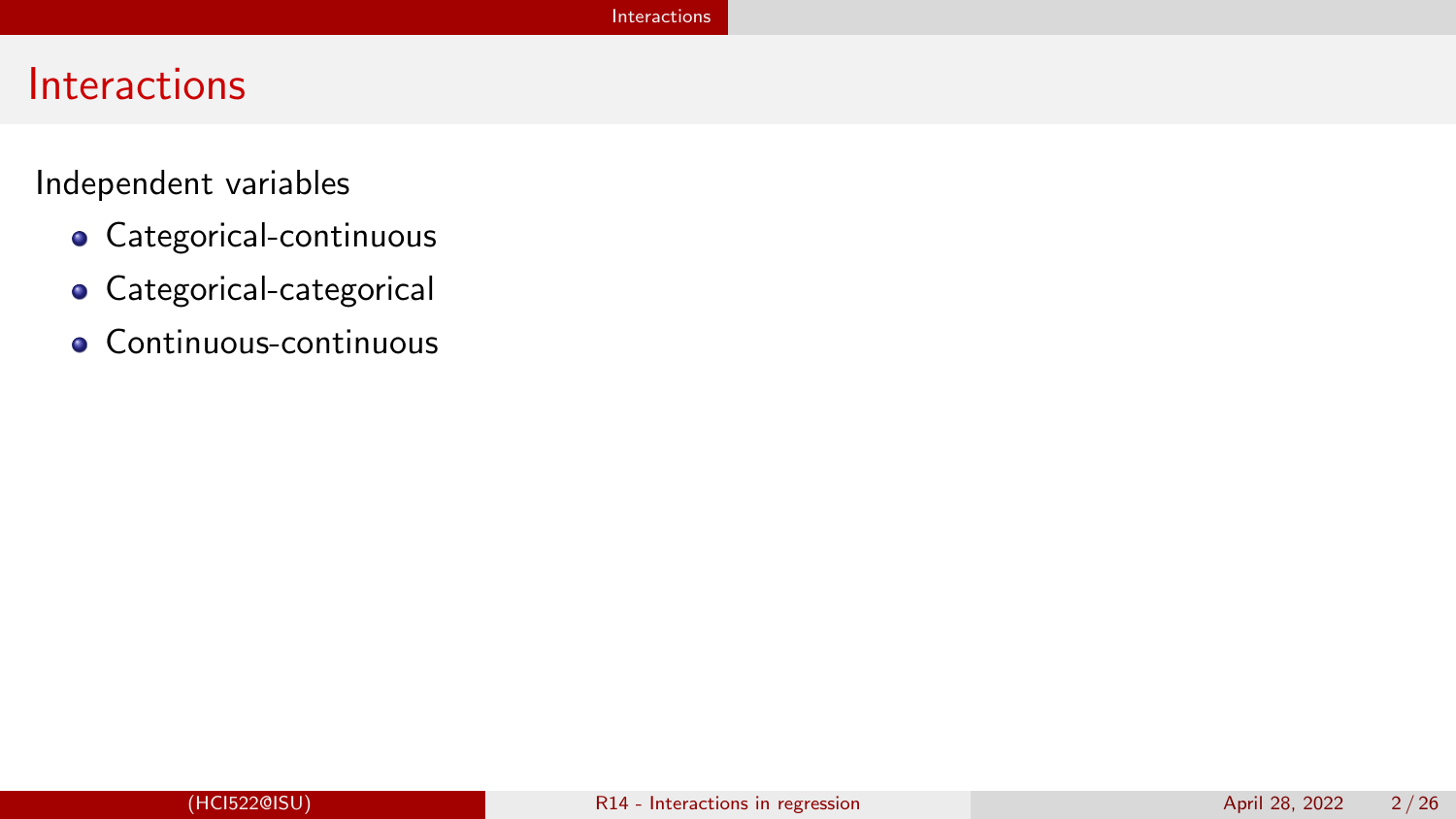## <span id="page-2-0"></span>Effects of Light on Meadowfoam Flowering - Descriptive Statistics

```
case0901 <- Sleuth3::case0901 %>%
  mutate(Start = recode(Time, '1' = "Late", '2' = "Early"),
         Start = factor(Start, levels = c("Early","Late")))
head(case0901)
```

|      |      |                | ## Flowers Time Intensity Start |          |
|------|------|----------------|---------------------------------|----------|
| ## 1 | 62.3 |                | $1 \quad \cdots$                | 150 Late |
| ##2  | 77.4 |                | 1                               | 150 Late |
| ##3  | 55.3 | 1              |                                 | 300 Late |
| ## 4 | 54.2 | 1              |                                 | 300 Late |
| ## 5 | 49.6 | 1              |                                 | 450 Late |
| ## 6 | 61.9 | $\overline{1}$ |                                 | 450 Late |
|      |      |                |                                 |          |

summary(case0901)

| ## Flowers Time Intensity Start                   |  |  |
|---------------------------------------------------|--|--|
| ## Min. :31.30 Min. :1.0 Min. :150 Early:12       |  |  |
| ## 1st Qu.:45.42 1st Qu.:1.0 1st Qu.:300 Late :12 |  |  |
| ## Median :54.75 Median :1.5 Median :525          |  |  |
| ## Mean :56.14 Mean :1.5 Mean :525                |  |  |
| ## 3rd Qu.:64.45 3rd Qu.:2.0 3rd Qu.:750          |  |  |
| ## Max. :78.00 Max. :2.0 Max. :900                |  |  |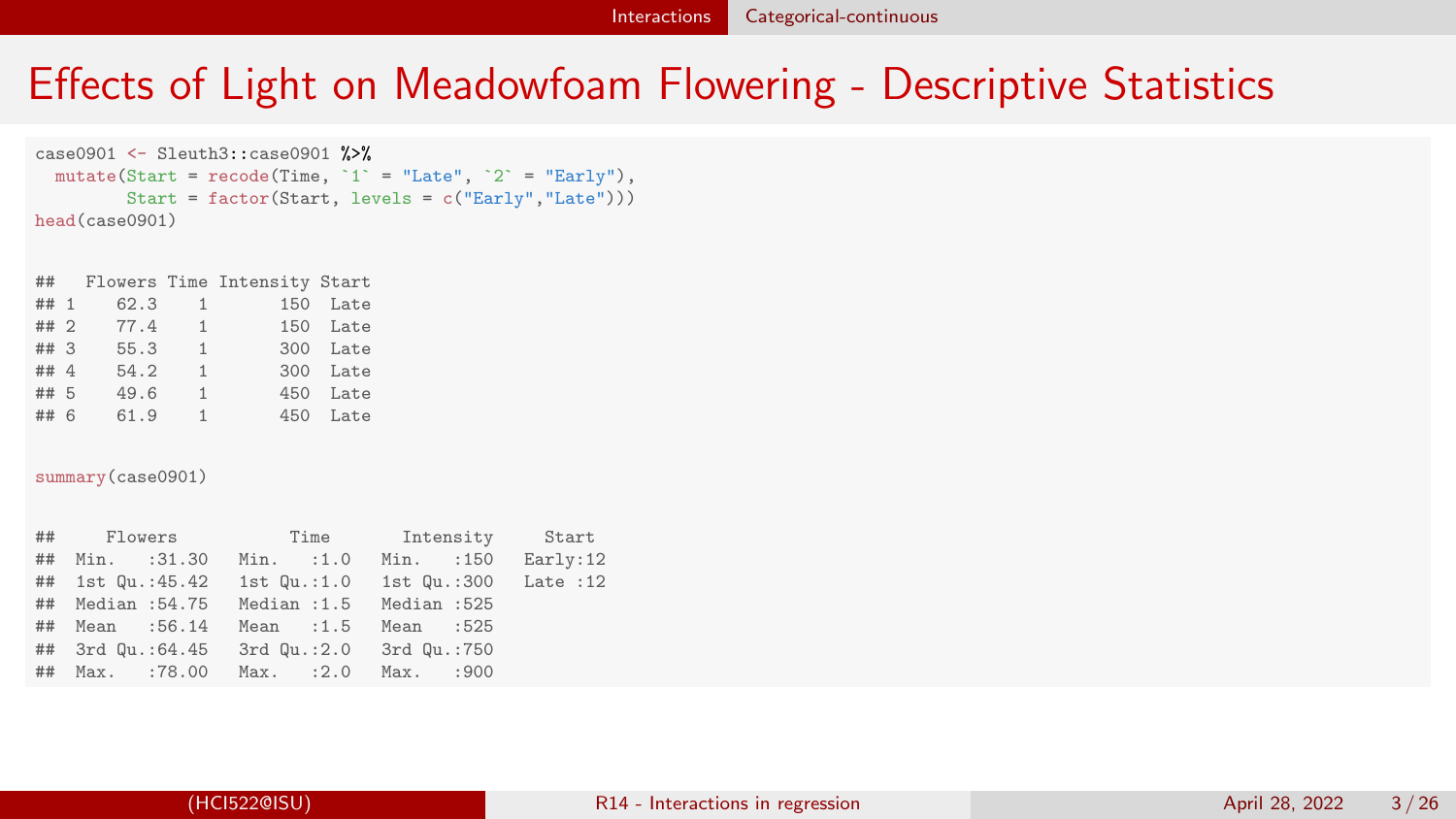## Effects of Light on Meadowfoam Flowering - Graphical Statistics

- $g \leftarrow ggplot(case0901, \text{aes}(x = Intensity, y = Flowers, color = Start, shape = Start)) +$ geom\_point()
- $g + g$ eom smooth(method="lm", se = FALSE)

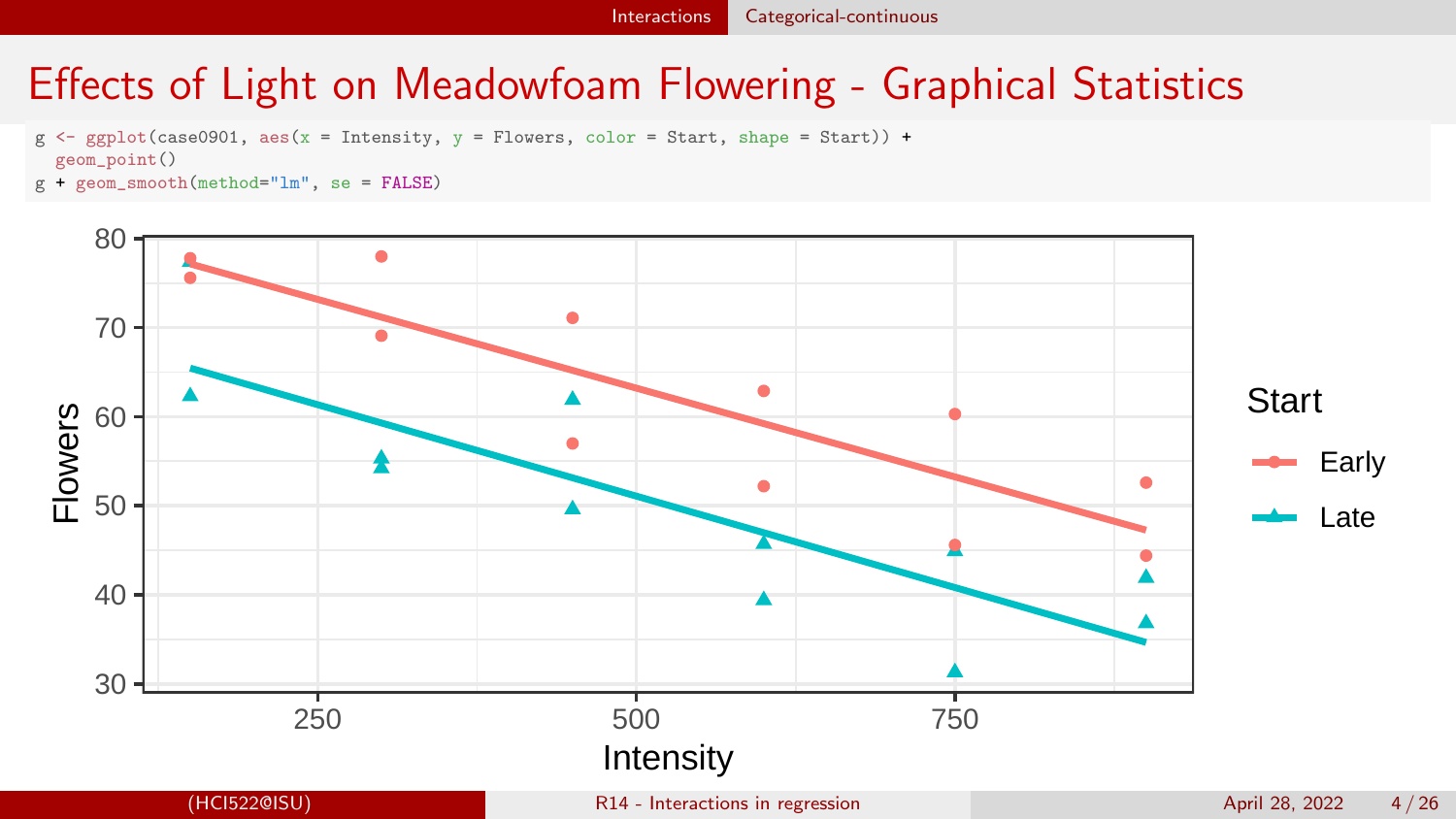#### Effects of Light on Meadowfoam Flowering - Models

```
mM <- lm(Flowers \tilde{}} Start + Intensity, data = case0901) # Main effects model
mI \leftarrow Im(Flowers \tilde{\neg} Start * Intensity, data = case0901) \# Interaction model
```
drop1(mI, test="F")

## Single term deletions ## ## Model: ## Flowers ~ Start \* Intensity ## Df Sum of Sq RSS AIC F value Pr(>F) 870.66 94.189 ## Start:Intensity 1 0.57604 871.24 92.205 0.0132 0.9096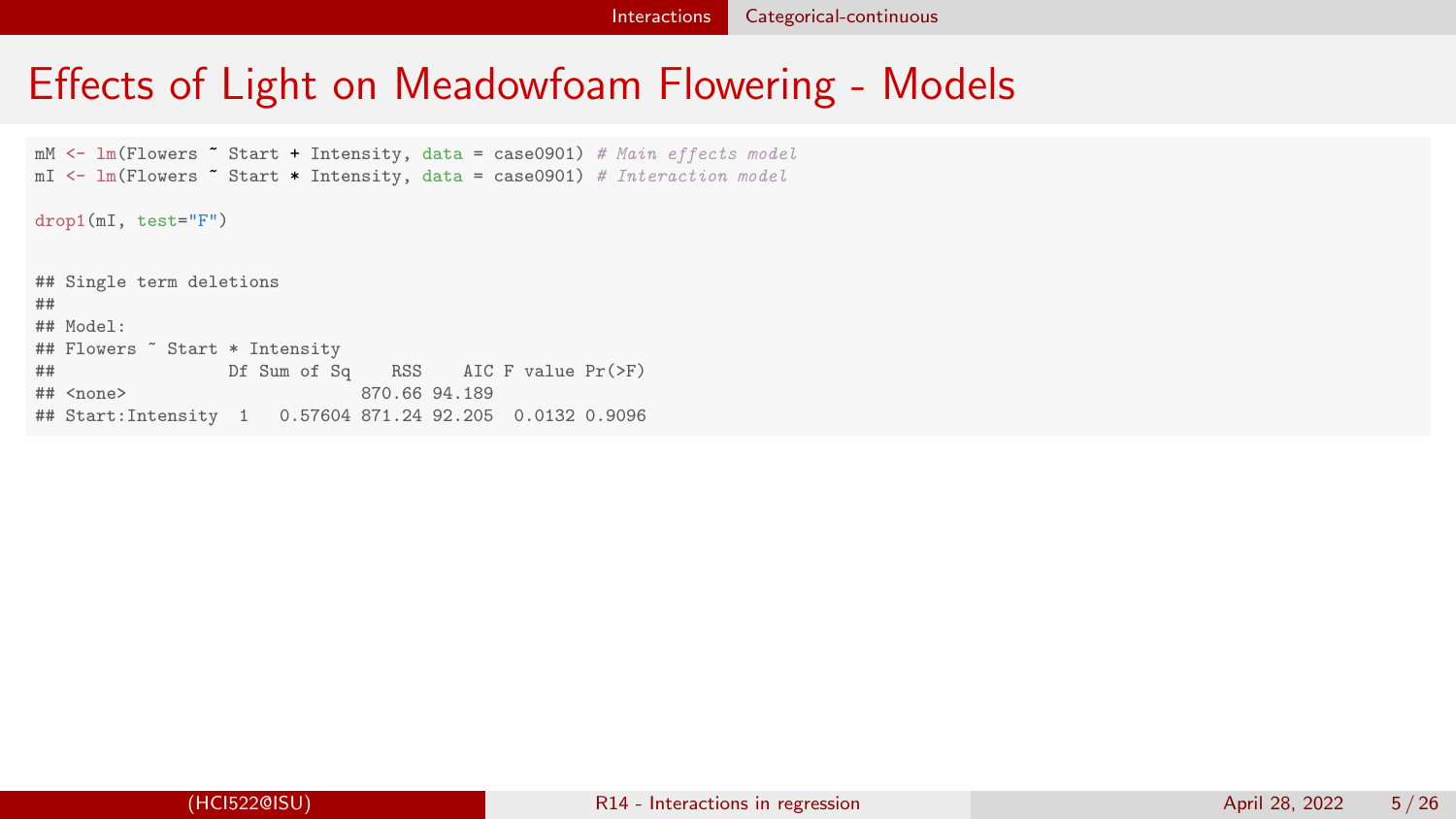[Interactions](#page-1-0) [Categorical-continuous](#page-2-0)

#### Effects of Light on Meadowfoam Flowering - Diagnostics

resid\_panel(mM, plots = c("qq", "resid", "index", "cookd"), qqbands = TRUE)

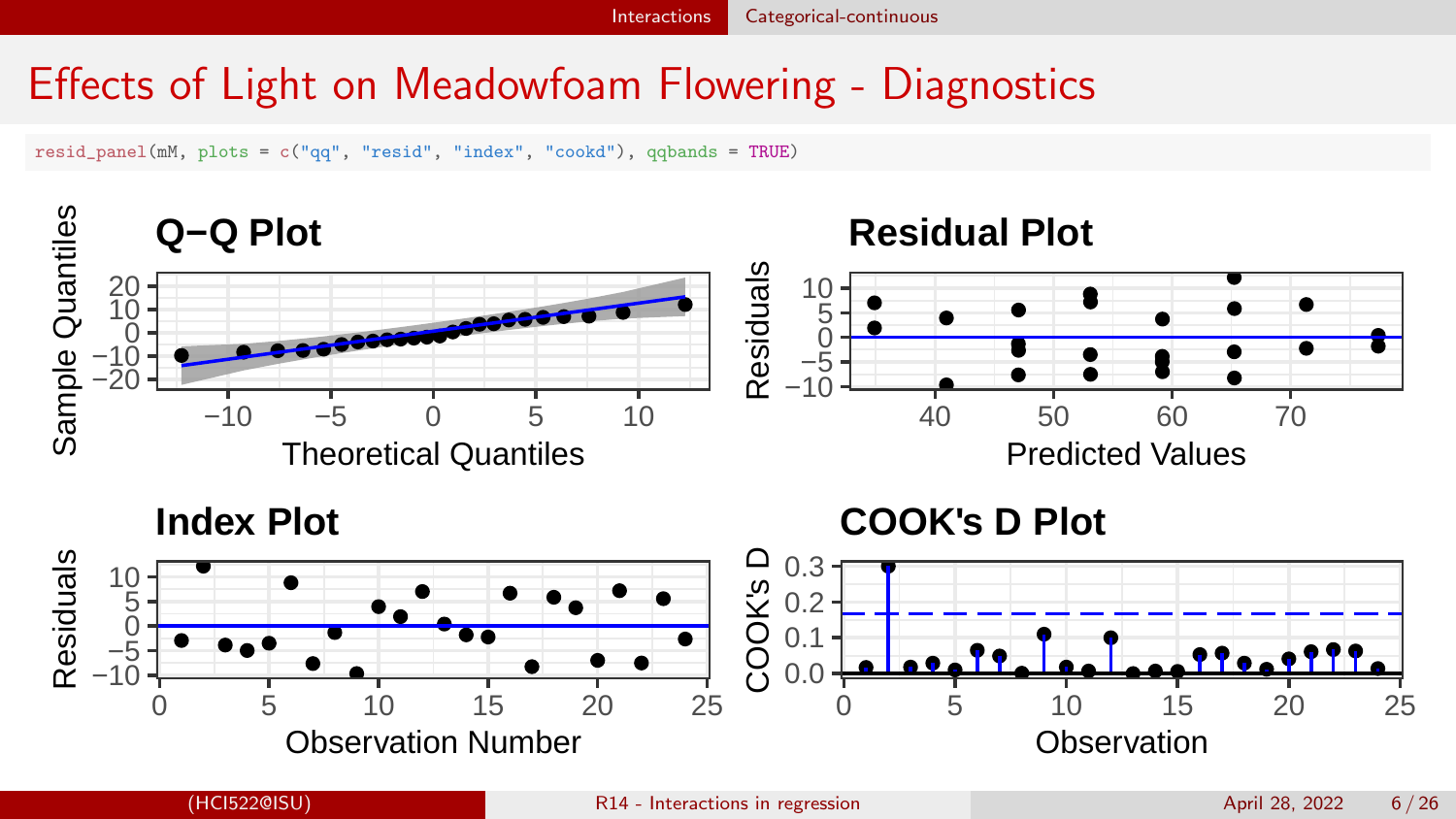summary(mM)

## ## Call: ## lm(formula = Flowers ~ Start + Intensity, data = case0901) ## ## Residuals: ## Min 1Q Median 3Q Max ## -9.652 -4.139 -1.558 5.632 12.165 ## ## Coefficients: ## Estimate Std. Error t value Pr(>|t|) ## (Intercept) 83.464167 3.273772 25.495 < 2e-16 \*\*\* ## StartLate -12.158333 2.629557 -4.624 0.000146 \*\*\* ## Intensity -0.040471 0.005132 -7.886 1.04e-07 \*\*\* ## --- ## Signif. codes: 0 '\*\*\*' 0.001 '\*\*' 0.01 '\*' 0.05 '.' 0.1 ' ' 1 ## ## Residual standard error: 6.441 on 21 degrees of freedom ## Multiple R-squared: 0.7992,Adjusted R-squared: 0.78 ## F-statistic: 41.78 on 2 and 21 DF, p-value: 4.786e-08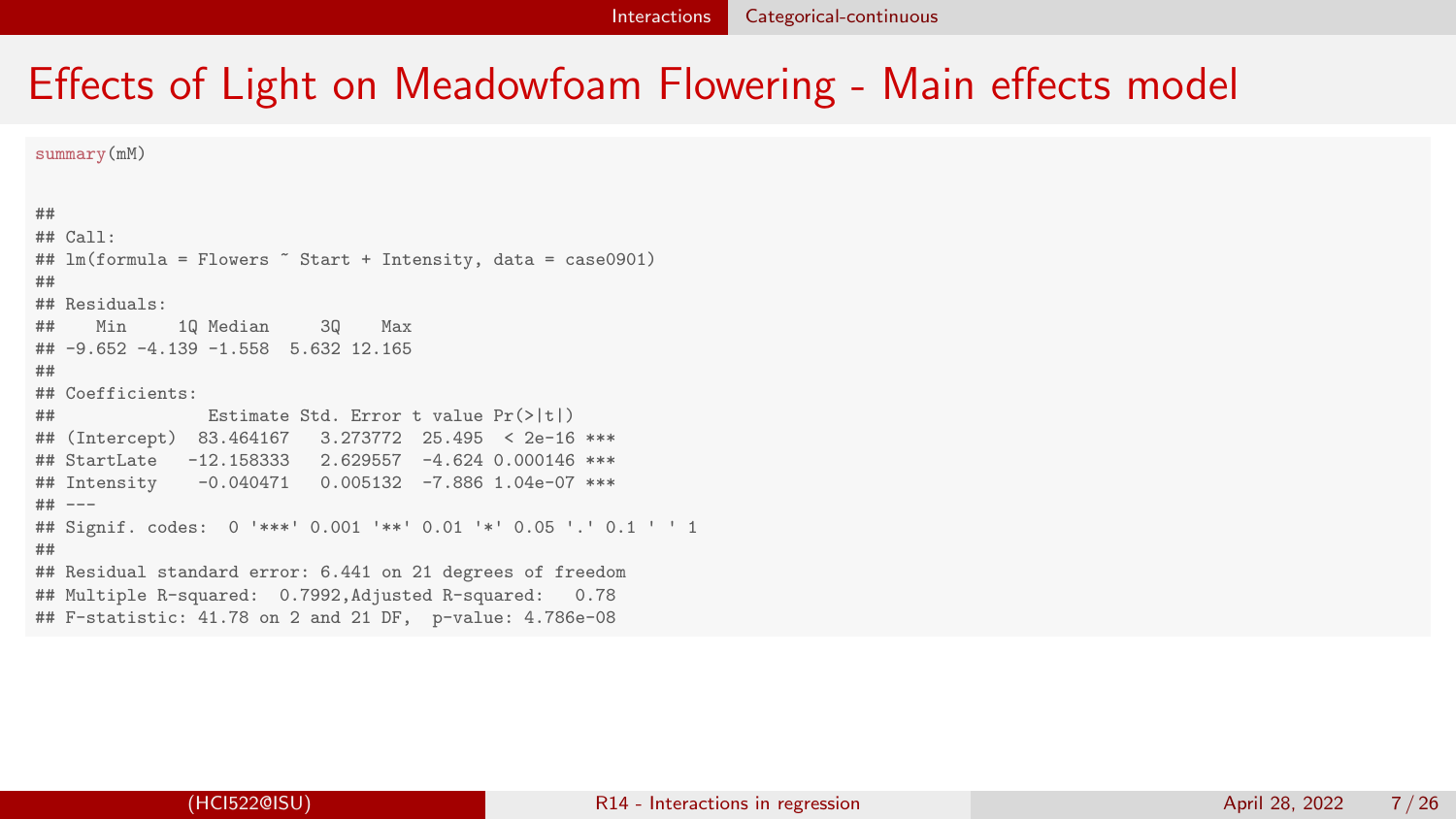em  $\leq$  emmeans(mM, pairwise  $\sim$  Start | Intensity, at = list(Intensity = c(150,500,900))) cm <- confint(em, type = "response"); cm

## \$emmeans ## Intensity = 150: ## Start emmean SE df lower.CL upper.CL ## Early 77.4 2.68 21 71.8 83.0 ## Late 65.2 2.68 21 ## ## Intensity = 500: ## Start emmean SE df lower.CL upper.CL ## Early 63.2 1.86 21 59.4 67.1 ## Late 51.1 1.86 21 47.2 ## ## Intensity = 900: ## Start emmean SE df lower.CL upper.CL ## Early 47.0 2.68 21 41.5 52.6 ## Late 34.9 2.68 21 29.3 ## ## Confidence level used: 0.95 ## ## \$contrasts  $\#$  Intensity = 150: ## contrast estimate SE df lower.CL upper.CL ## Early - Late 12.2 2.63 21 6.69 17.6 ## ## Intensity = 500: ## contrast estimate SE df lower.CL upper.CL ## Early - Late 12.2 2.63 21 6.69 17.6 (HCI522@ISU) [R14 - Interactions in regression](#page-0-0) April 28, 2022 8/26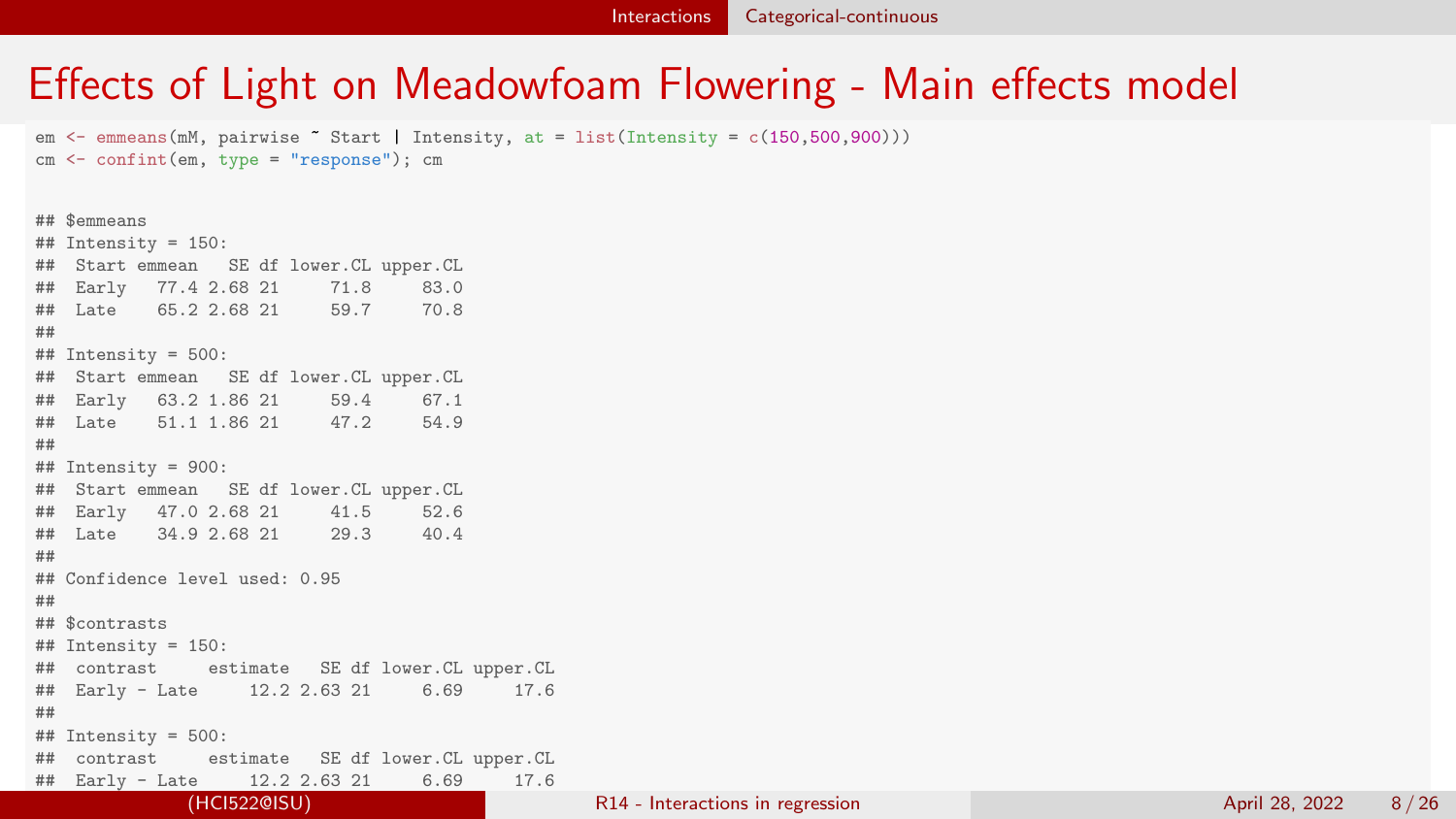```
et <- emtrends(mM, pairwise ~ Start, var = "Intensity")
ct <- confint(et, type = "response"); ct
```
## \$emtrends ## Start Intensity.trend SE df lower.CL upper.CL ## Early -0.0405 0.00513 21 -0.0511 -0.0298  $\#$  Late  $-0.0405$  0.00513 21  $-0.0511$   $-0.0298$ ## ## Confidence level used: 0.95 ## ## \$contrasts ## contrast estimate SE df lower.CL upper.CL ## Early - Late 0 0 21 0 0 ## ## Confidence level used: 0.95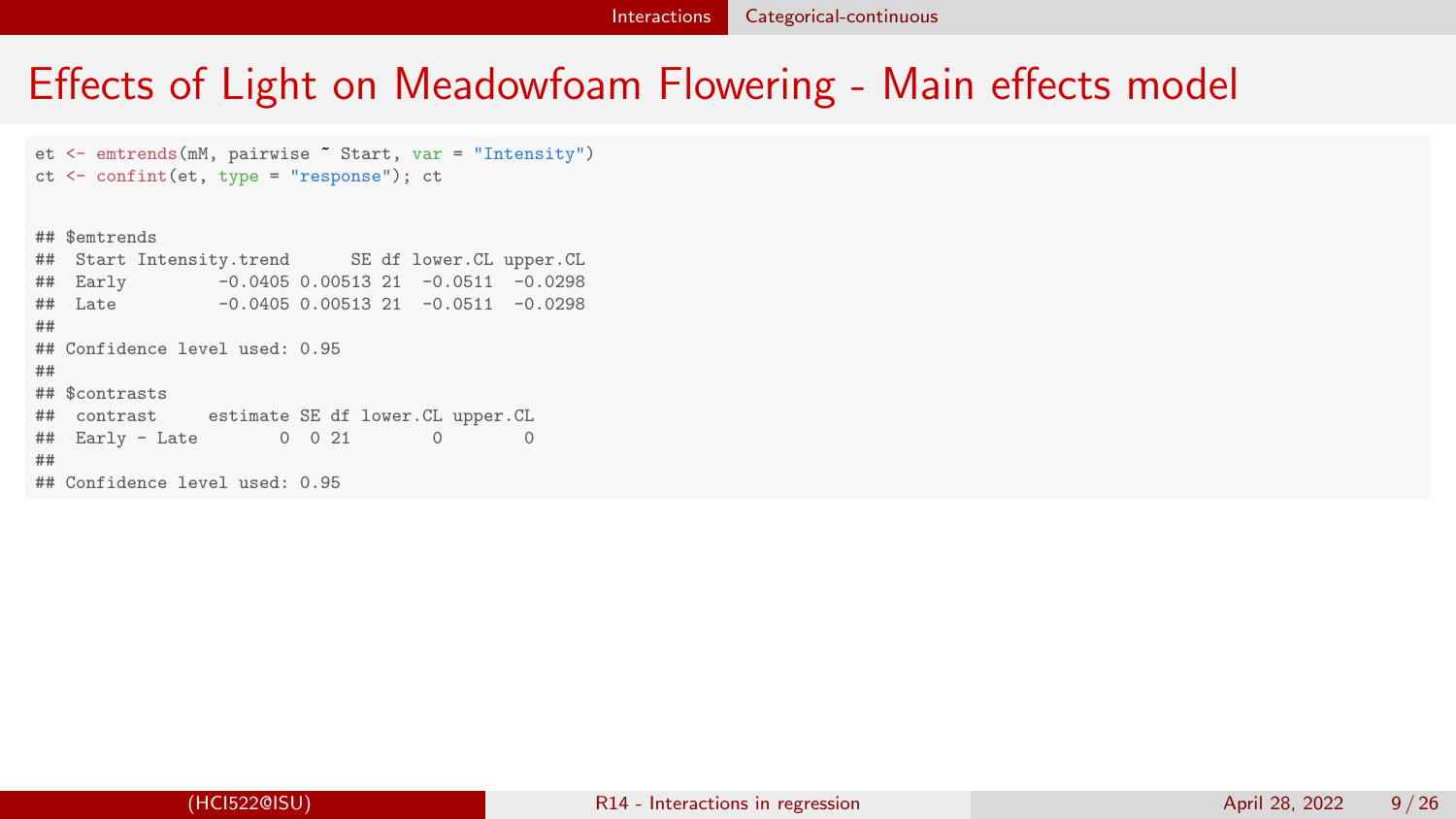g + geom\_smooth(method = "lm", mapping=aes(y=predict(mM, case0901)))

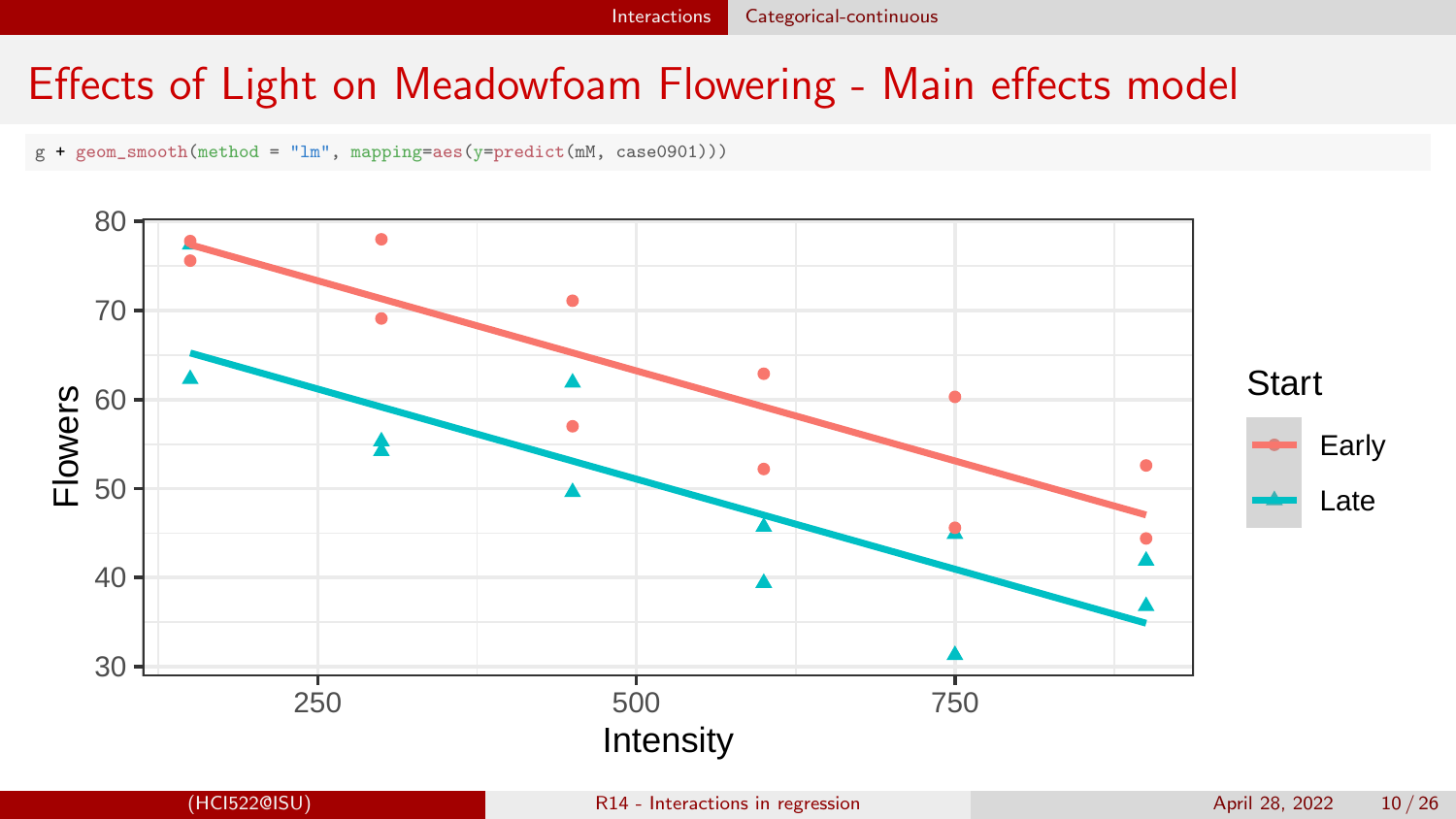summary(mI)

## ## Call: ## lm(formula = Flowers ~ Start \* Intensity, data = case0901) ## ## Residuals: ## Min 1Q Median 3Q Max ## -9.516 -4.276 -1.422 5.473 11.938 ## ## Coefficients: ## Estimate Std. Error t value Pr(>|t|) ## (Intercept) 83.146667 4.343305 19.144 2.49e-14 \*\*\*  $-11.523333$  6.142360  $-1.876$  0.0753 ## Intensity -0.039867 0.007435 -5.362 3.01e-05 \*\*\* ## StartLate:Intensity -0.001210 0.010515 -0.115 0.9096 ## --- ## Signif. codes: 0 '\*\*\*' 0.001 '\*\*' 0.01 '\*' 0.05 '.' 0.1 ' ' 1 ## ## Residual standard error: 6.598 on 20 degrees of freedom ## Multiple R-squared: 0.7993,Adjusted R-squared: 0.7692 ## F-statistic: 26.55 on 3 and 20 DF, p-value: 3.549e-07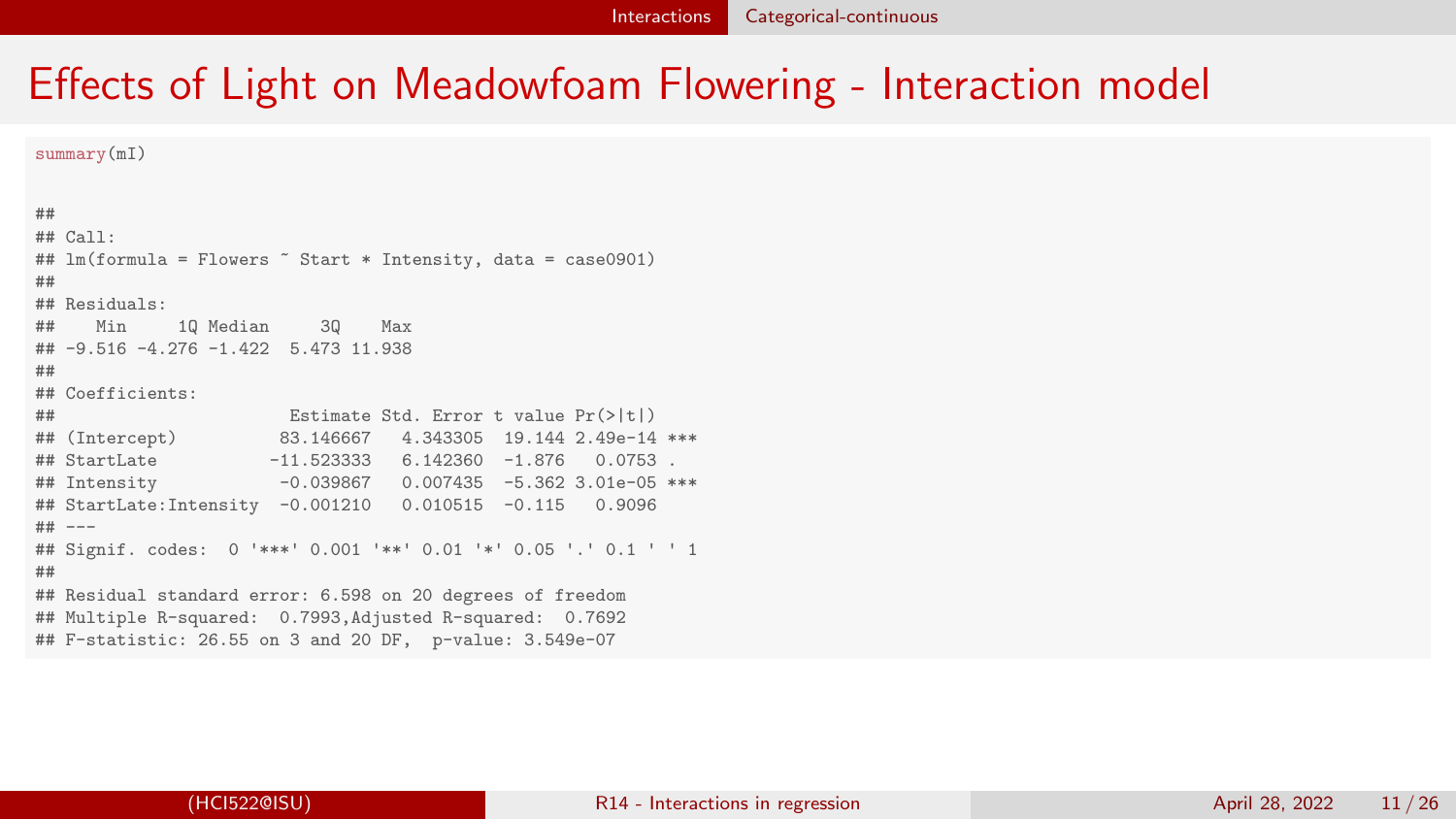em  $\leq$  emmeans(mI, pairwise  $\sim$  Start | Intensity, at = list(Intensity = c(150,500,900))) cm <- confint(em, type = "response"); cm

## \$emmeans ## Intensity = 150: ## Start emmean SE df lower.CL upper.CL ## Early 77.2 3.38 20 70.1 84.2 ## Late 65.5 3.38 20 58.4 ## ## Intensity = 500: ## Start emmean SE df lower.CL upper.CL ## Early 63.2 1.91 20 59.2 67.2 ## Late 51.1 1.91 20 47.1 ## ## Intensity = 900: ## Start emmean SE df lower.CL upper.CL ## Early 47.3 3.38 20 40.2 54.3 ## Late 34.7 3.38 20 27.6 ## ## Confidence level used: 0.95 ## ## \$contrasts  $\#$  Intensity = 150: ## contrast estimate SE df lower.CL upper.CL ## Early - Late 11.7 4.78 20 1.74 21.7 ## ## Intensity = 500: ## contrast estimate SE df lower.CL upper.CL ## Early - Late 12.1 2.71 20 6.48 17.8 (HCI522@ISU) [R14 - Interactions in regression](#page-0-0) April 28, 2022 12 / 26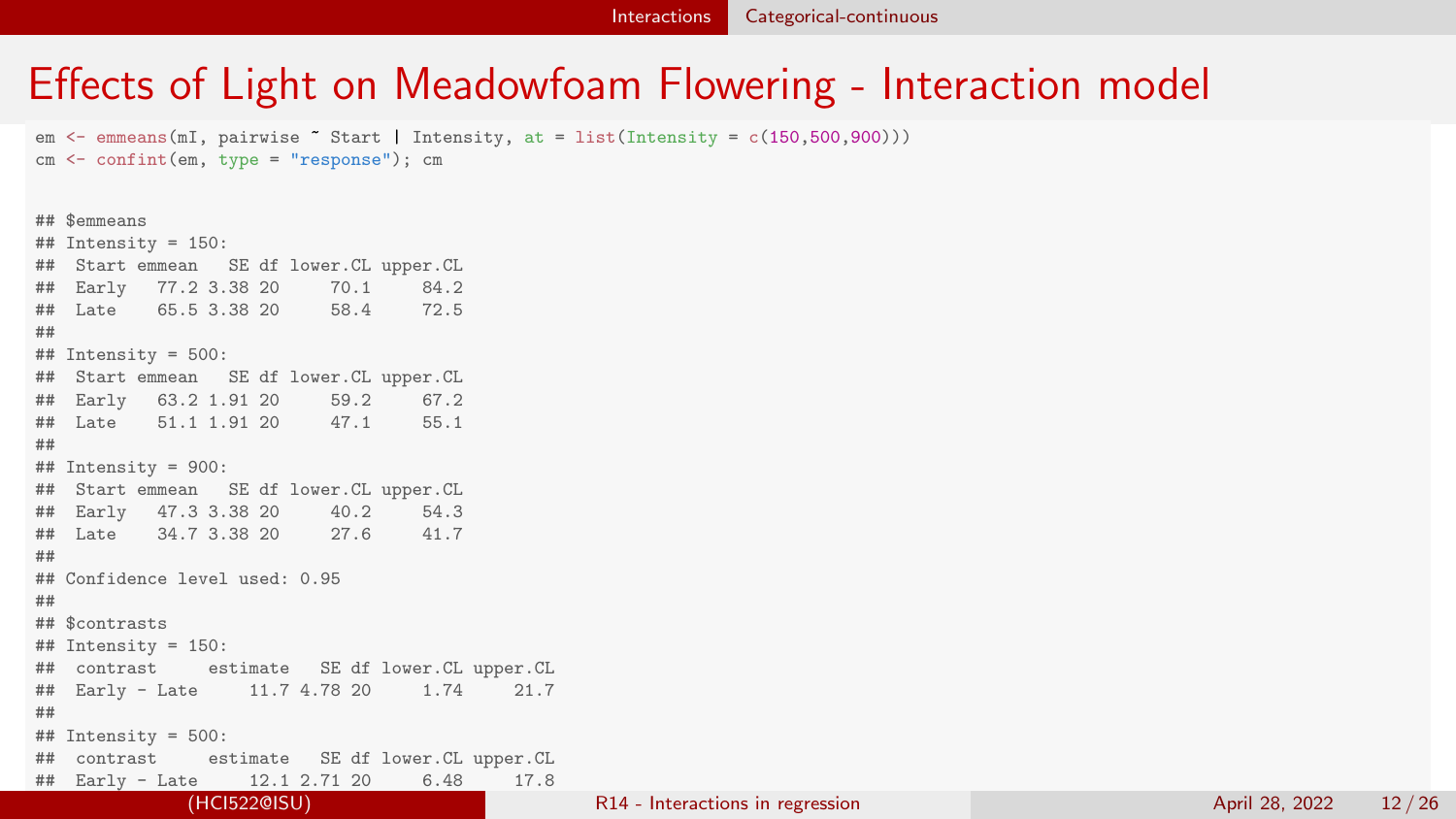```
et <- emtrends(mI, pairwise ~ Start, var = "Intensity")
ct <- confint(et, type = "response"); ct
```
## \$emtrends ## Start Intensity.trend SE df lower.CL upper.CL ## Early -0.0399 0.00744 20 -0.0554 -0.0244  $\#$  Late  $-0.0411$  0.00744 20  $-0.0566$   $-0.0256$ ## ## Confidence level used: 0.95 ## ## \$contrasts ## contrast estimate SE df lower.CL upper.CL ## Early - Late 0.00121 0.0105 20 -0.0207 0.0231 ## ## Confidence level used: 0.95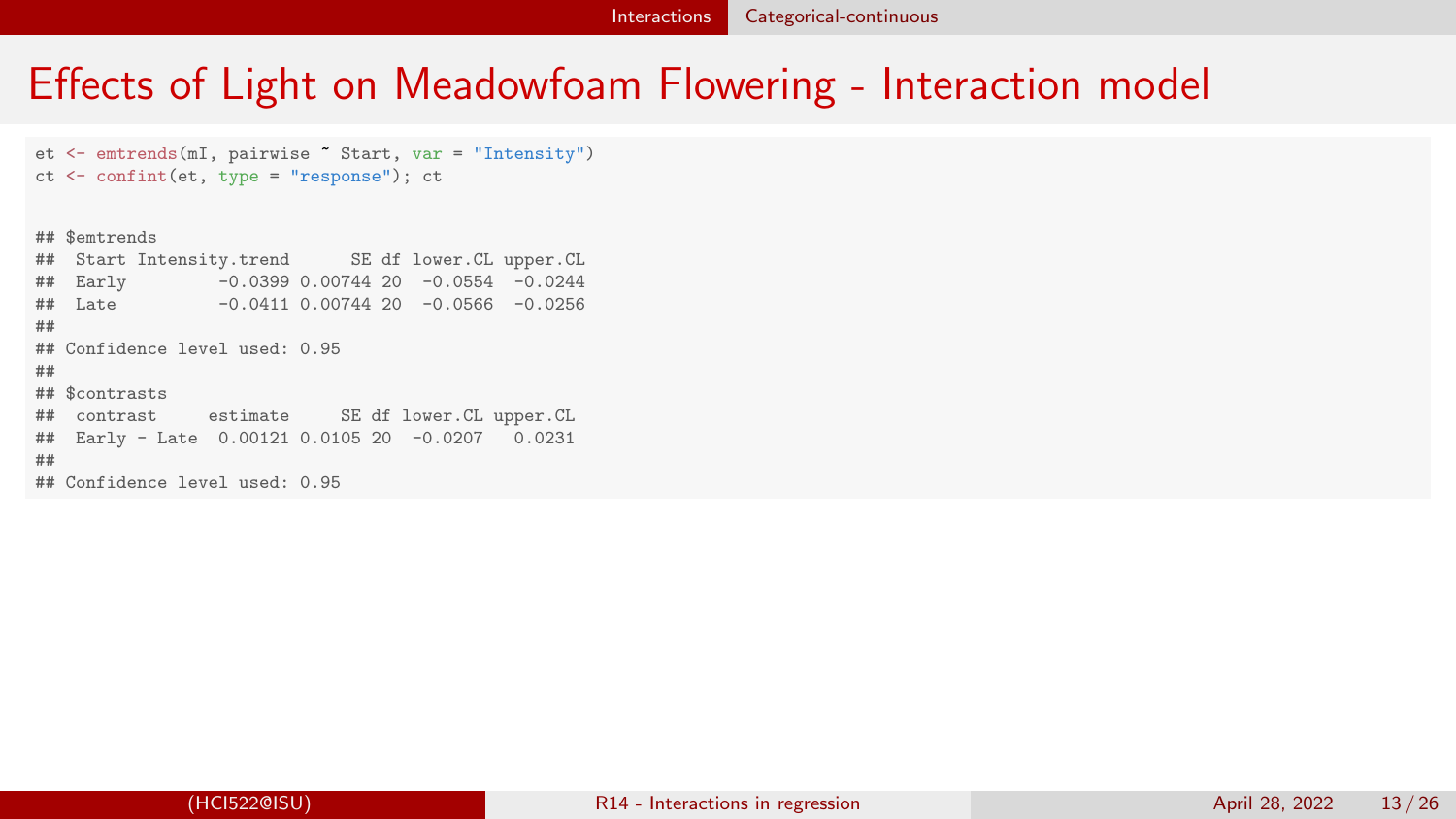g + geom\_smooth(method = "lm", se=FALSE)

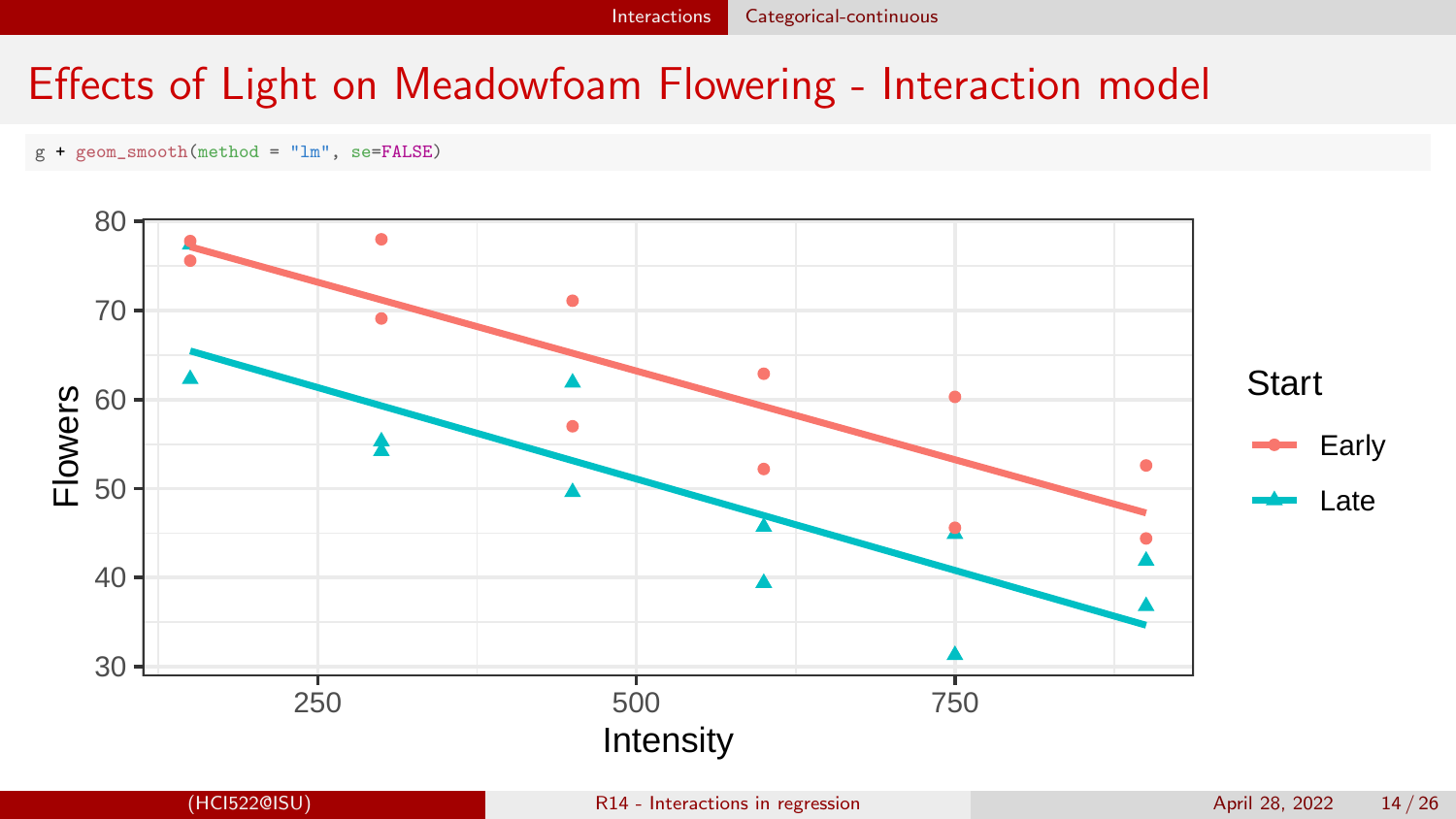# <span id="page-14-0"></span>Effects of Seaweed Grazers - Descriptive Statistics

```
case1301 <- Sleuth3::case1301 %>%
 filter(Treat %in% c("C","L","f","Lf"), Block %in% c("B1","B2","B3"))
head(case1301)
```

| Cover Block Treat |
|-------------------|
| C                 |
| C                 |
| C                 |
| C                 |
| C                 |
| C                 |
|                   |

summary(case1301)

| ## | Cover          | Block Treat            |            |
|----|----------------|------------------------|------------|
| ## | Min. : 3.00    | B1<br>:8               | $C \t : 6$ |
| ## | 1st Qu.: 6.75  | <b>B2</b><br>:8        | L:6        |
| ## | Median : 18.00 | B <sub>3</sub><br>:8   | Lf : 6     |
| ## | Mean : 25.00   | <b>B4</b><br>$\cdot$ 0 | I.F.F:0    |
| ## | 3rd Qu.:32.00  | <b>B5</b><br>: 0       | f : 6      |
| ## | Max. : 82.00   | B <sub>6</sub><br>: 0  | FF:0       |
| ## |                | $(0$ ther $):0$        |            |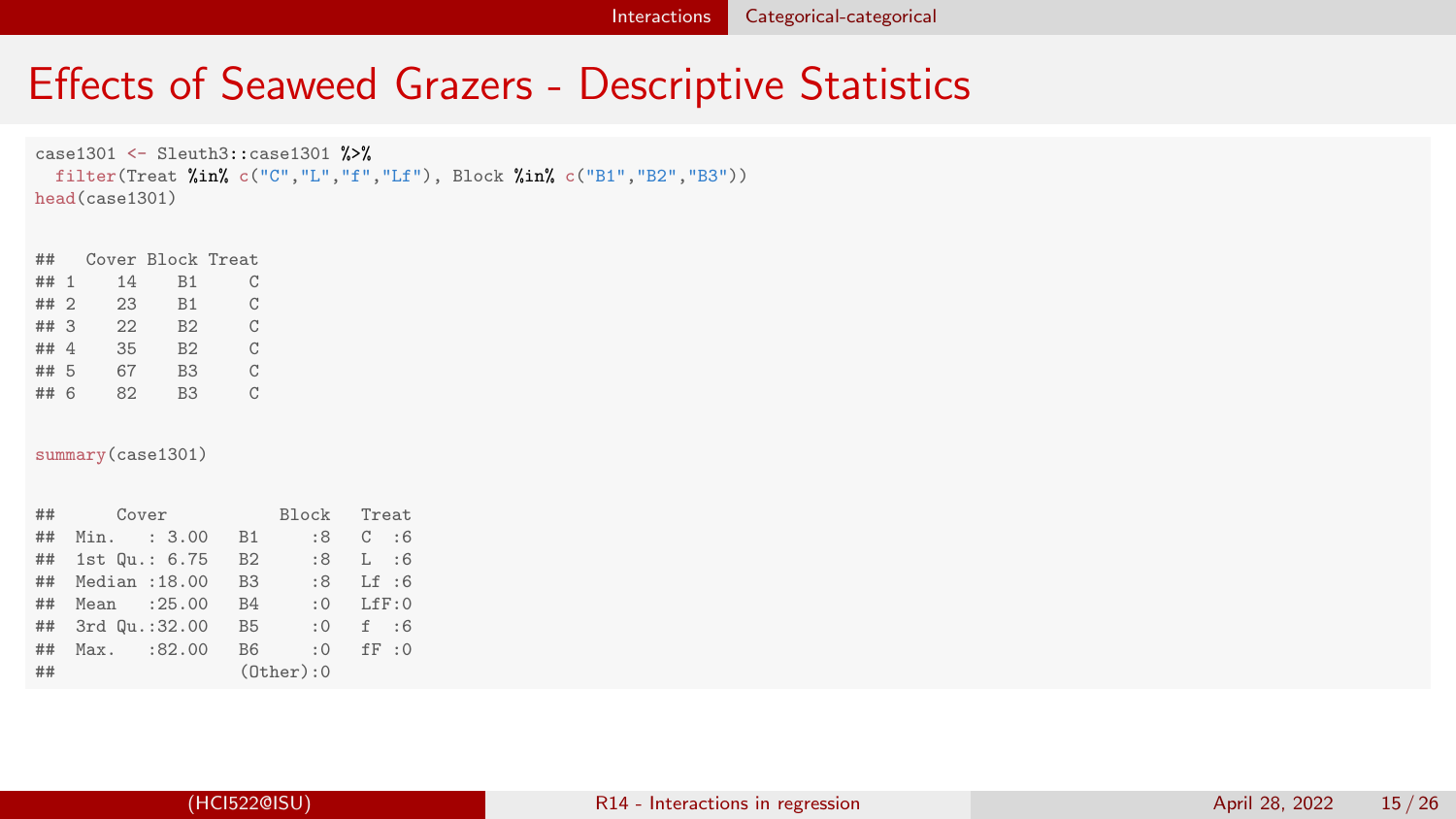#### Effects of Seaweed Grazers - Graphical Statistics



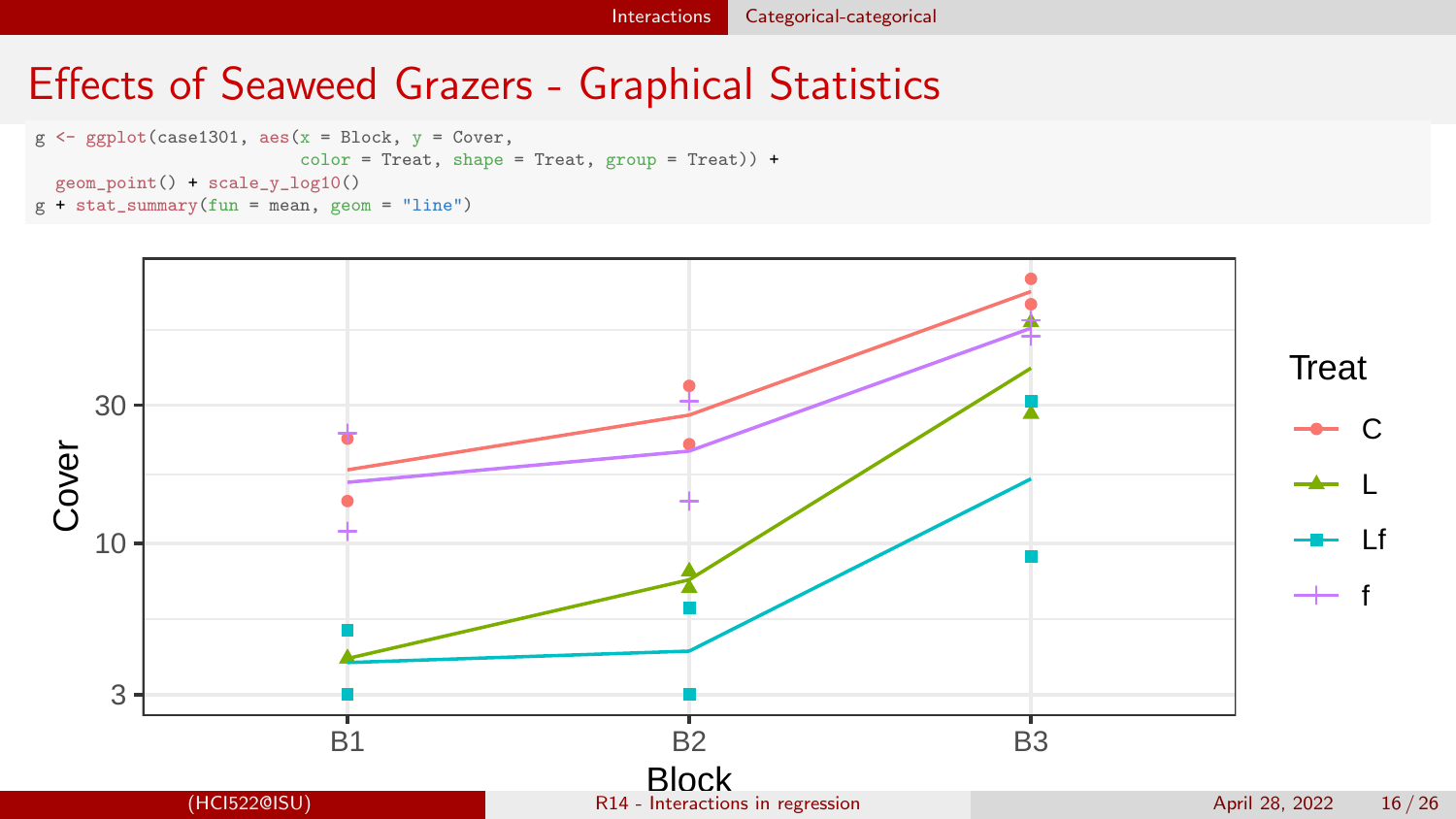#### Effects of Seaweed Grazers - Models

 $mM \leq Im(log(Cover)$   $\tilde{m}$  Treat + Block, data = case1301) # Main effects model  $mI \leftarrow Im(log(Cover)$   $\sim$  Treat \* Block, data = case1301) # Interaction model drop1(mI, test="F") ## Single term deletions ## ## Model: ## log(Cover) ~ Treat \* Block  $#$   $#$  Df Sum of Sq RSS AIC F value Pr(>F)<br> $#$   $#$   $\langle$   $\rangle$   $\langle$   $\rangle$   $\langle$   $\rangle$   $\langle$   $\rangle$   $\langle$   $\rangle$   $\langle$   $\rangle$   $\langle$   $\rangle$   $\langle$   $\rangle$   $\langle$   $\rangle$   $\langle$   $\rangle$   $\langle$   $\rangle$   $\langle$   $\rangle$   $\langle$   $\rangle$   $\langle$   $\rangle$   $\langle$   $\rangle$   $\langle$   $\rangle$   $\langle$   $\rangle$  $2.2893 -32.396$ ## Treat:Block 6 0.80329 3.0925 -37.178 0.7018 0.6541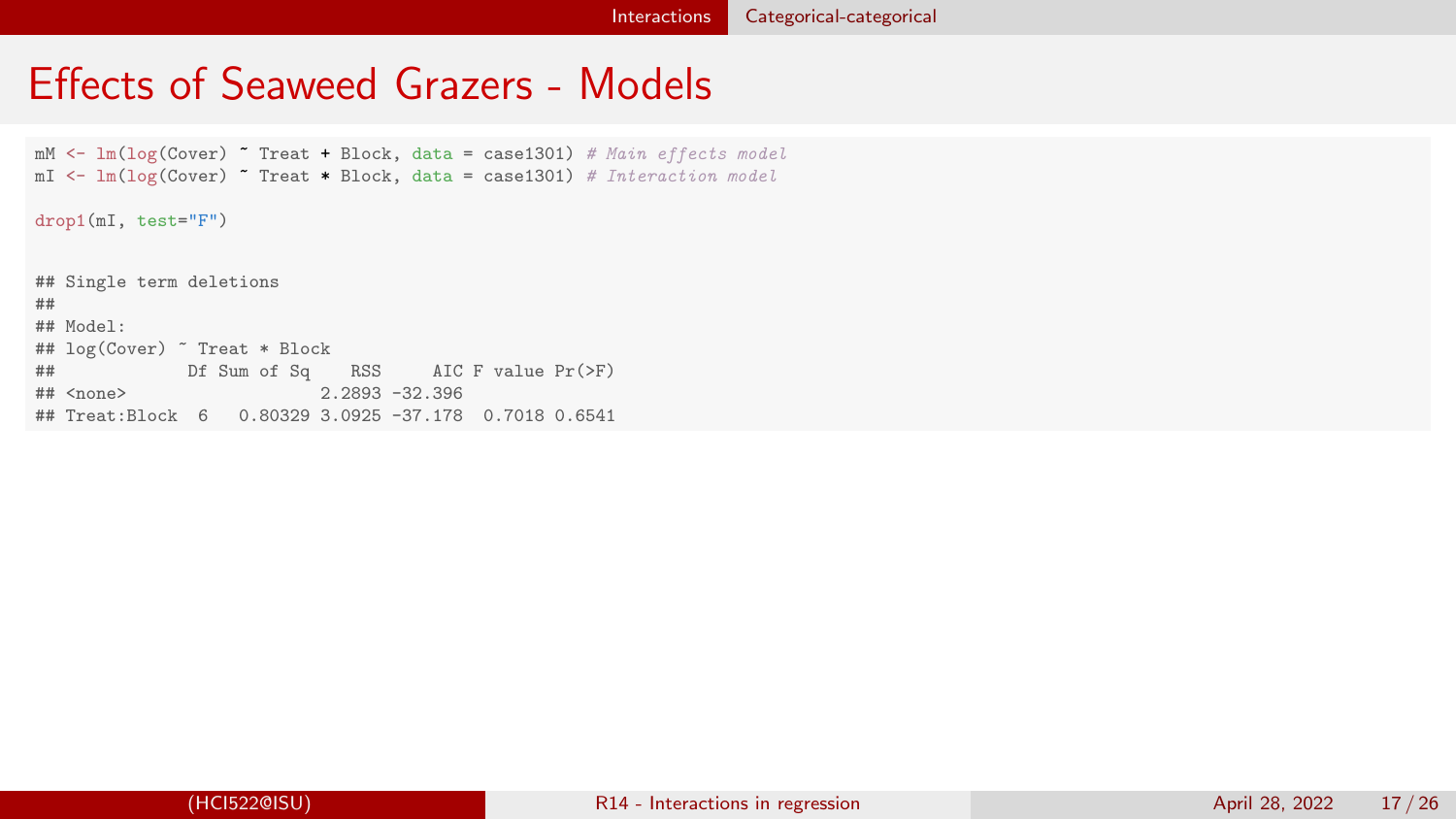## Effects of Seaweed Grazers - Diagnostics

resid\_panel(mM, plots = c("qq", "resid", "index", "cookd"), qqbands = TRUE)

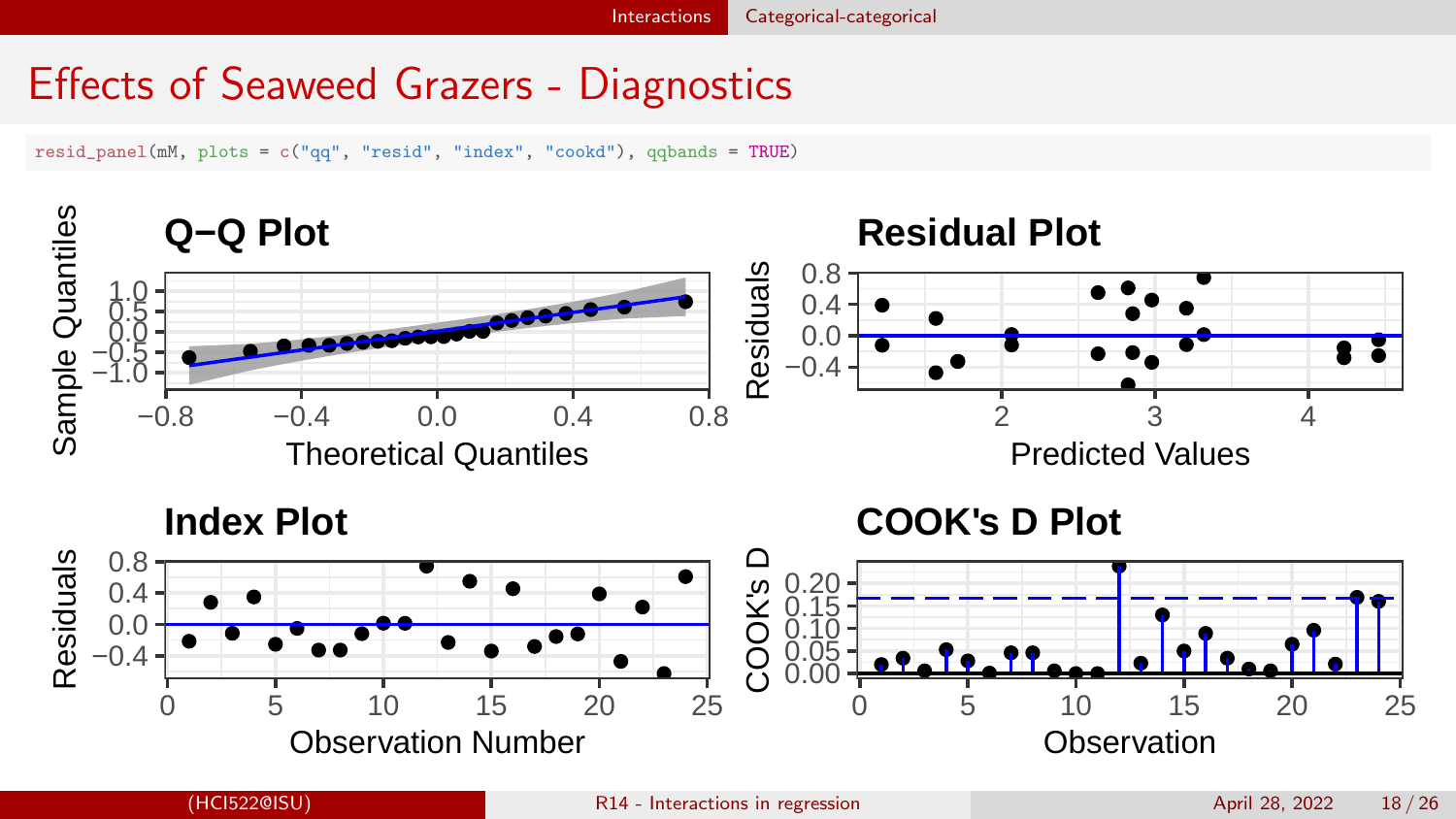#### Effects of Seaweed Grazers - Main effects model

```
summary(mM)
##
## Call:
## lm(formula = log(Cover) ~ Treat + Block, data = case1301)
##
## Residuals:
## Min 1Q Median 3Q Max
## -0.6270 -0.2602 -0.1157 0.2990 0.7428
##
## Coefficients:
## Estimate Std. Error t value Pr(>|t|)
## (Intercept) 2.8539 0.2072 13.770 5.35e-11 ***
              -1.1403 0.2393 -4.765 0.000155 ***
## TreatLf -1.6338 0.2393 -6.827 2.17e-06 ***
## Treatf -0.2258 0.2393 -0.943 0.357971
                         0.2072 1.691 0.108036
## BlockB3 1.6041 0.2072 7.740 3.91e-07 ***
## ---
## Signif. codes: 0 '***' 0.001 '**' 0.01 '*' 0.05 '.' 0.1 ' ' 1
##
## Residual standard error: 0.4145 on 18 degrees of freedom
## Multiple R-squared: 0.8768,Adjusted R-squared: 0.8425
## F-statistic: 25.62 on 5 and 18 DF, p-value: 1.355e-07
```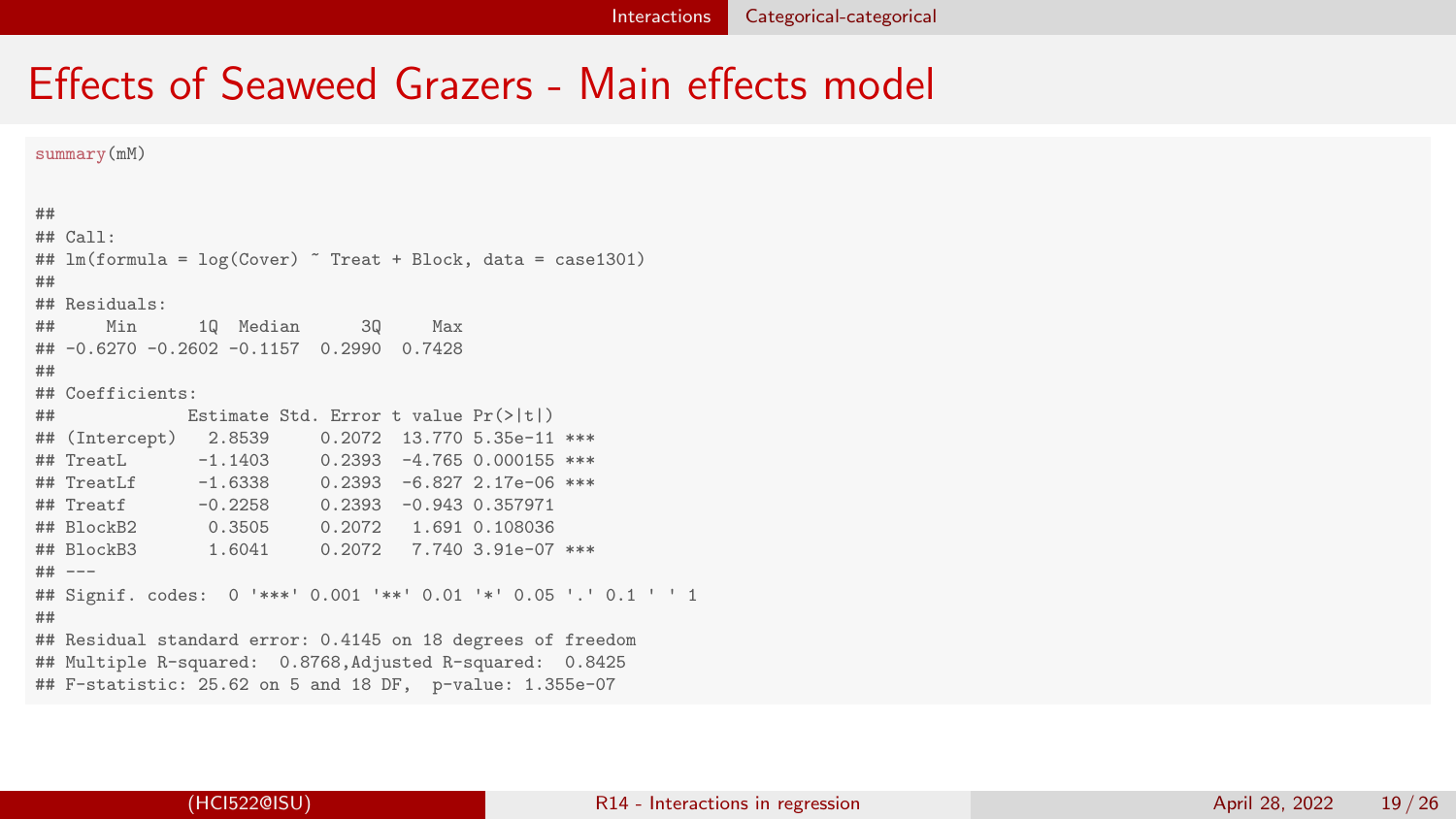#### Effects of Seaweed Grazers - Main effects model

em <- emmeans(mM, trt.vs.ctrl ~ Treat) cm <- confint(em, type = "response"); cm

#### ## \$emmeans

|    |                | ## Treat response SE df lower.CL upper.CL |  |                                                           |  |
|----|----------------|-------------------------------------------|--|-----------------------------------------------------------|--|
|    |                | ## C 33.3 5.63 18 23.33 47.51             |  |                                                           |  |
|    |                | ## L 10.6 1.80 18 7.46 15.19              |  |                                                           |  |
|    |                | ## Lf 6.5 1.10 18 4.55 9.27               |  |                                                           |  |
|    |                | ## f 26.6 4.50 18 18.62 37.91             |  |                                                           |  |
| ## |                |                                           |  |                                                           |  |
|    |                |                                           |  | ## Results are averaged over the levels of: Block         |  |
|    |                | ## Confidence level used: 0.95            |  |                                                           |  |
|    |                |                                           |  | ## Intervals are back-transformed from the log scale      |  |
| ## |                |                                           |  |                                                           |  |
|    | ## \$contrasts |                                           |  |                                                           |  |
|    |                |                                           |  | ## contrast ratio SE df lower. CL upper. CL               |  |
|    |                |                                           |  | ## L / C 0.320 0.0765 18 0.172 0.593                      |  |
|    |                |                                           |  | ## Lf / C 0.195 0.0467 18 0.105 0.362                     |  |
|    |                |                                           |  | ## f / C 0.798 0.1909 18 0.430 1.480                      |  |
| ## |                |                                           |  |                                                           |  |
|    |                |                                           |  | ## Results are averaged over the levels of: Block         |  |
|    |                | ## Confidence level used: 0.95            |  |                                                           |  |
|    |                |                                           |  | ## Conf-level adjustment: dunnettx method for 3 estimates |  |
|    |                |                                           |  | ## Intervals are back-transformed from the log scale      |  |
|    |                |                                           |  |                                                           |  |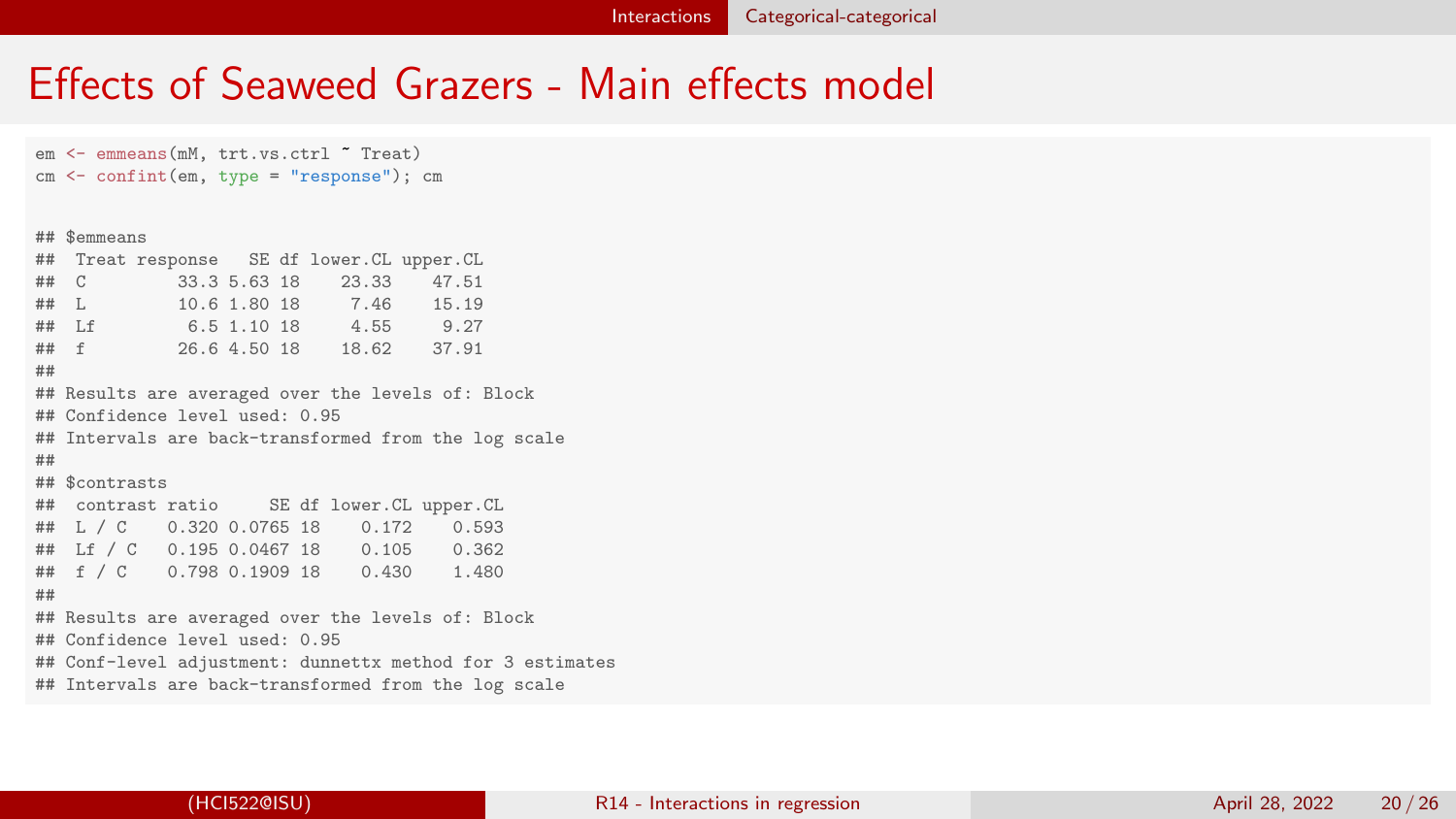#### Effects of Seaweed Grazers - Main effects model

et <- emmeans(mM, trt.vs.ctrl ~ Block) ct <- confint(et, type = "response"); ct

#### ## \$emmeans

|    |                | ## Block response SE df lower. CL upper. CL |  |                                                           |  |
|----|----------------|---------------------------------------------|--|-----------------------------------------------------------|--|
|    |                | ## B1 8.2 1.20 18 6.03 11.2                 |  |                                                           |  |
|    |                |                                             |  |                                                           |  |
|    |                | ## B3 40.8 5.98 18 29.97 55.5               |  |                                                           |  |
| ## |                |                                             |  |                                                           |  |
|    |                |                                             |  | ## Results are averaged over the levels of: Treat         |  |
|    |                | ## Confidence level used: 0.95              |  |                                                           |  |
|    |                |                                             |  | ## Intervals are back-transformed from the log scale      |  |
| ## |                |                                             |  |                                                           |  |
|    | ## \$contrasts |                                             |  |                                                           |  |
|    |                |                                             |  | ## contrast ratio SE df lower. CL upper. CL               |  |
|    |                |                                             |  | ## B2 / B1 1.42 0.294 18 0.861 2.34                       |  |
|    |                |                                             |  | ## B3 / B1 4.97 1.031 18 3.015 8.20                       |  |
| ## |                |                                             |  |                                                           |  |
|    |                |                                             |  | ## Results are averaged over the levels of: Treat         |  |
|    |                | ## Confidence level used: 0.95              |  |                                                           |  |
|    |                |                                             |  | ## Conf-level adjustment: dunnettx method for 2 estimates |  |
|    |                |                                             |  | ## Intervals are back-transformed from the log scale      |  |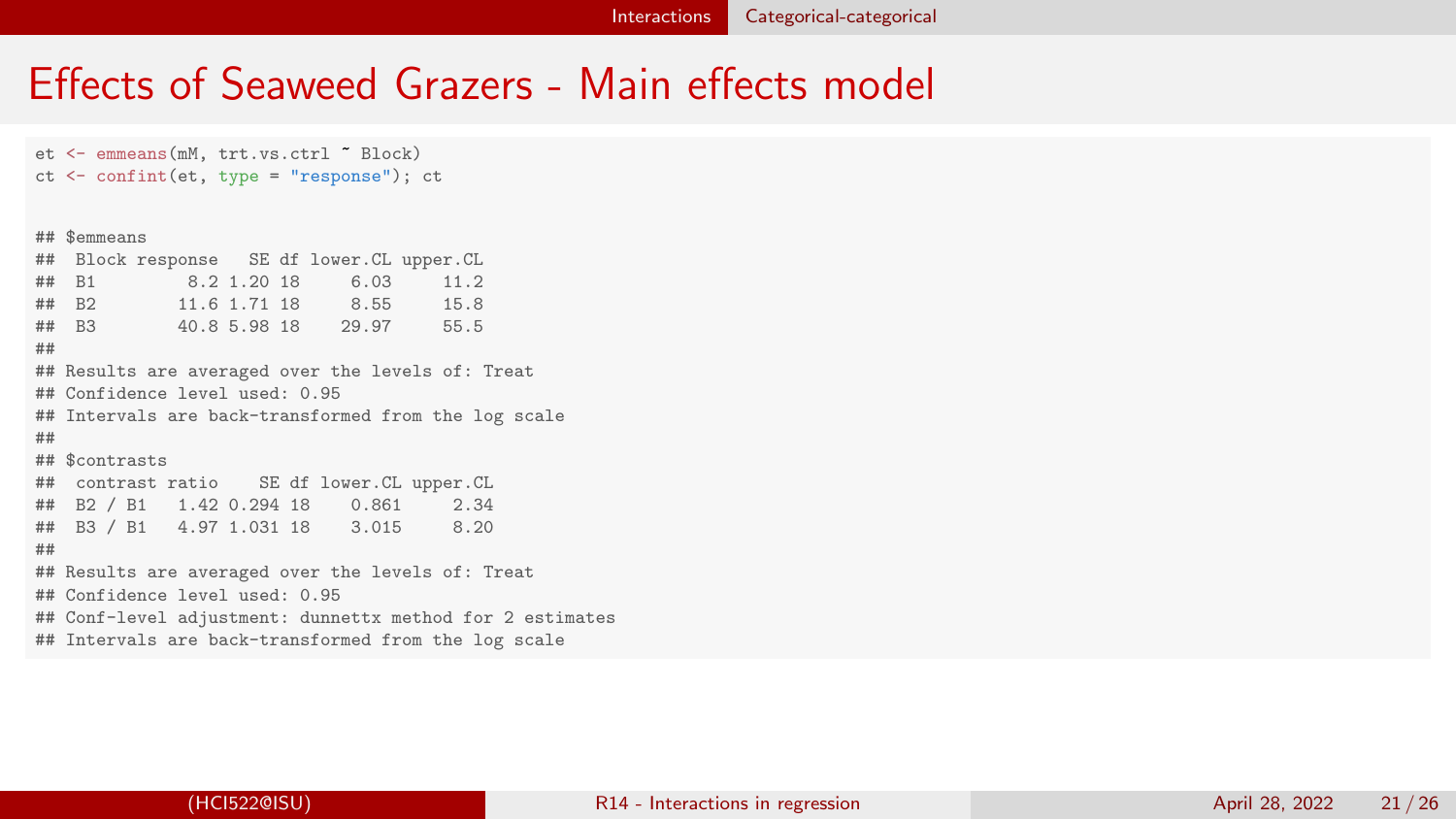[Interactions](#page-1-0) [Categorical-categorical](#page-14-0)

## Effects of Seaweed Grazers - Main effects model

g + geom\_line(mapping=aes(y=exp(predict(mM, case1301))))

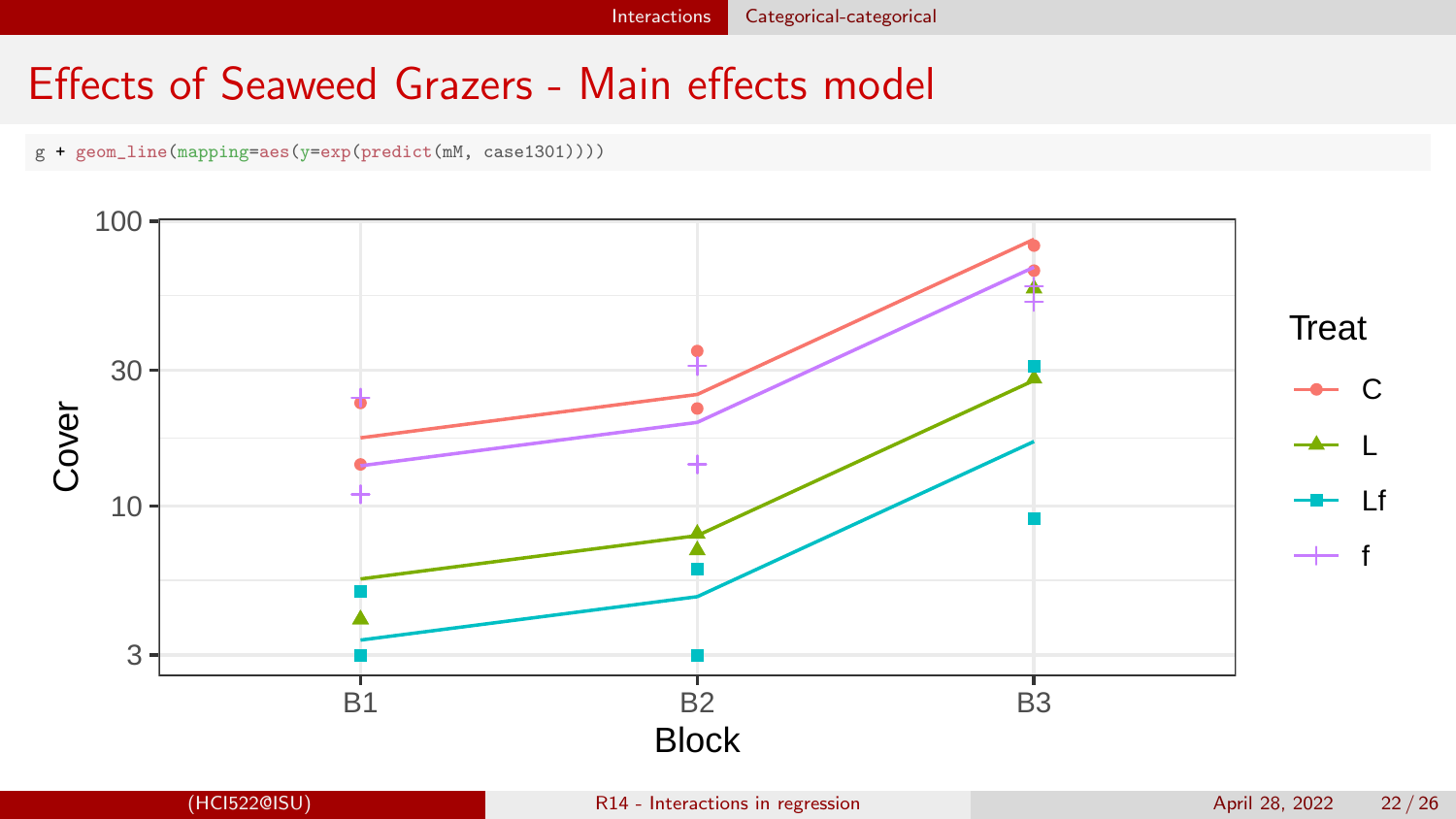summary(mI)

```
##
## Call:
## lm(formula = log(Cover) ~ Treat * Block, data = case1301)
##
## Residuals:
## Min 1Q Median 3Q Max
## -0.6184 -0.2500 0.0000 0.2500 0.6184
##
## Coefficients:
## Estimate Std. Error t value Pr(>|t|)
                                     9.3497.38e-07 ***
## TreatL -1.50098 0.43677 -3.437 0.00493 **
## TreatLf -1.53325 0.43677 -3.510 0.00430 **
                           0.43677 -0.227 0.82398## BlockB2 0.43592 0.43677 0.998 0.33796
                 ## BlockB3 1.41843 0.43677 3.248 0.00699 **
## TreatL:BlockB2
## TreatLf:BlockB2 -0.34476 0.61769 -0.558 0.58701
## Treatf:BlockB2 -0.18737 0.61769 -0.303 0.76682
## TreatL:BlockB3 0.89160 0.61769 1.443 0.17449
## TreatLf:BlockB3 0.04315
## Treatf:BlockB3 -0.19201 0.61769 -0.311 0.76124
## ---
## Signif. codes: 0 '***' 0.001 '**' 0.01 '*' 0.05 '.' 0.1 ' ' 1
##
## Residual standard error: 0.4368 on 12 degrees of freedom
## Multiple R-squared: 0.9088,Adjusted R-squared: 0.8252
```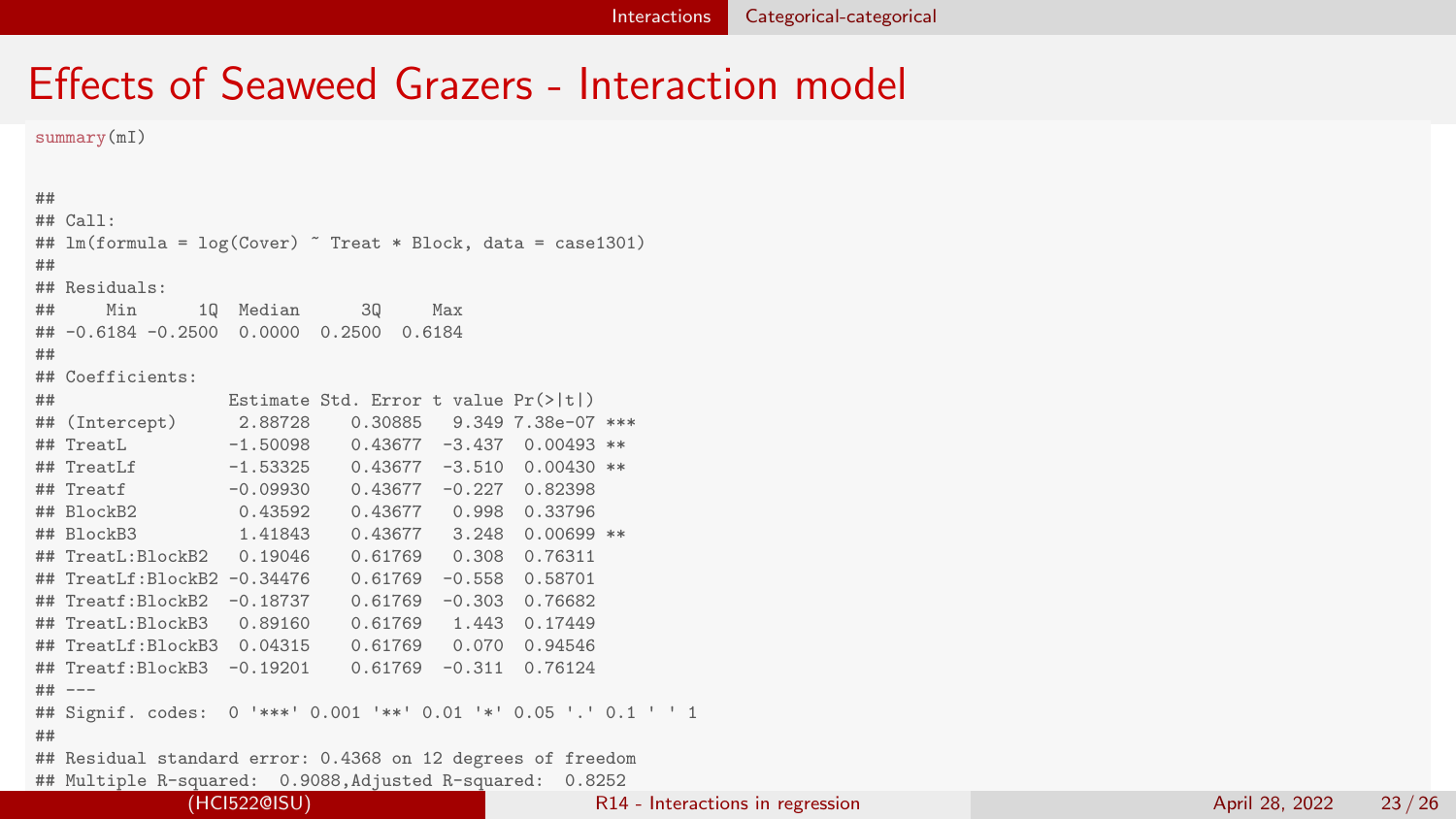em <- emmeans(mI, trt.vs.ctrl ~ Treat | Block) cm <- confint(em, type = "response"); cm\$contrasts

## Block = B1: SE df lower.CL upper.CL ## L / C 0.223 0.0974 12 0.0684 0.726 ## Lf / C 0.216 0.0943 12 0.0662 0.703 ## f / C 0.905 0.3955 12 0.2778 2.951 ## ## Block = B2: ## contrast ratio SE df lower.CL upper.CL ## L / C 0.270 0.1178 12 0.0827 0.879 ## Lf / C 0.153 0.0668 12 0.0469 0.498 ## f / C 0.751 0.3279 12 0.2304 ## ## Block = B3: SE df lower.CL upper.CL ## L / C 0.544 0.2375 12 0.1668 1.772 ## Lf / C 0.225 0.0984 12 0.0691 0.734 ## f / C 0.747 0.3264 12 0.2293 ## ## Confidence level used: 0.95 ## Conf-level adjustment: dunnettx method for 3 estimates ## Intervals are back-transformed from the log scale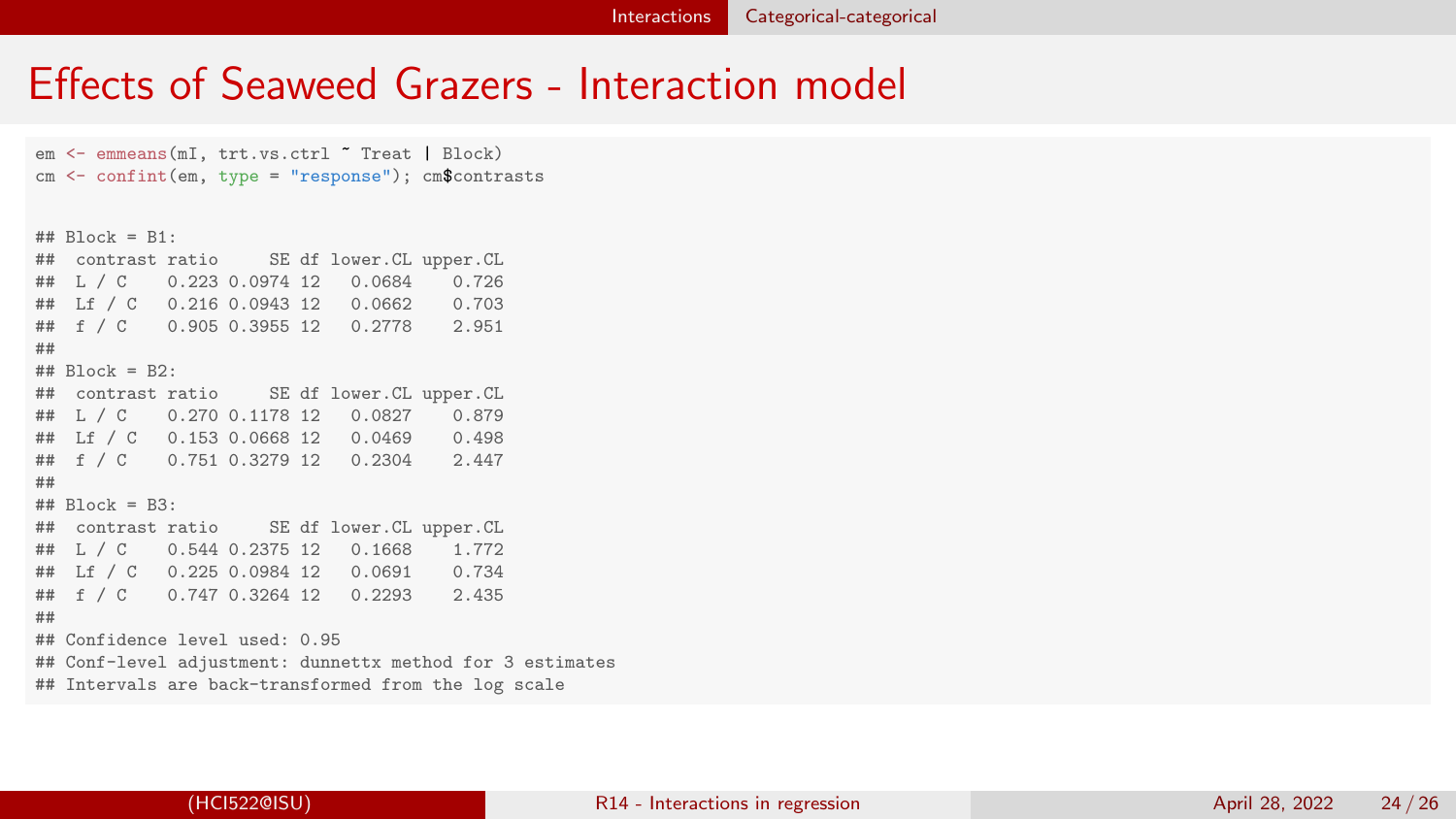et <- emmeans(mI, trt.vs.ctrl ~ Block | Treat) ct <- confint(et, type = "response"); ct\$contrasts  $\#$  Treat =  $C:$ ## contrast ratio SE df lower.CL upper.CL ## B2 / B1 1.55 0.675 12 0.514 4.65 ## B3 / B1 4.13 1.804 12 1.373 12.43 ##  $\#$  Treat = L: ## contrast ratio SE df lower.CL upper.CL ## B2 / B1 1.87 0.817 12 0.622 5.63 ## B3 / B1 10.07 4.400 12 3.348 ##  $\#$  Treat =  $If:$ ## contrast ratio SE df lower.CL upper.CL ## B2 / B1 1.10 0.478 12 ## B3 / B1 4.31 1.884 12 1.433 12.98 ##  $\#$  Treat = f: ## contrast ratio SE df lower.CL upper.CL ## B2 / B1 1.28 0.560 12 0.426 3.86 ## B3 / B1 3.41 1.489 12 1.133 10.26 ## ## Confidence level used: 0.95 ## Conf-level adjustment: dunnettx method for 2 estimates ## Intervals are back-transformed from the log scale